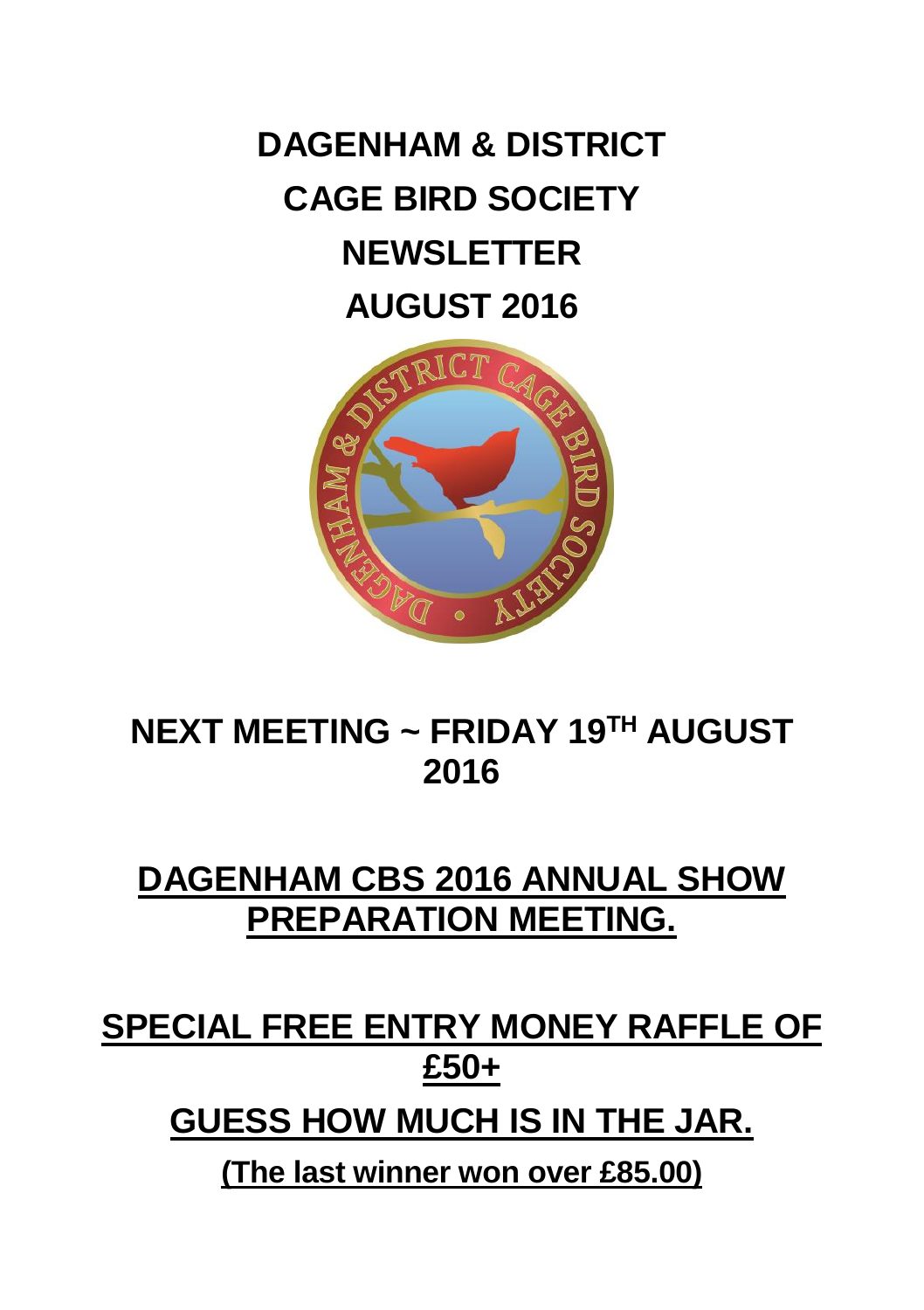**Dagenham and District Cage Bird Society Heath Park Hall Rusholme Avenue Dagenham Essex RM10 7PR**

#### **PRESIDENT**

Mr. Peter De Cort 5 Campbell Close Collier Row Romford Essex **RM1 4SA 01708 750036**

**CHAIRMAN** Mr. Phil Heath

### **TREASURER**

Mr. Peter De Cort 5 Campbell Close Collier Row Romford Essex **RM1 4SA 01708 750036**

### **SECRETARY**

Mr. Richard Wilson 28 – 30 Fowler Road Hainault Business Park Ilford Essex **IG6 3UT 07852 959447**

# **Committee Members 2016**

President PETER DE CORT Vice President vacate… Vice Chairman vacate… Secretary RICHARD WILSON Asst. Secretary vacate … Treasurer **PETER DE CORT** Publicity & Raffle BARRY & VAL Show Manager MICK McCARTHY Ass Show Manager vacate... Show Secretary STEVE WALLIS Asst. Show Secretary vacate Canteen MICK MACATHY

Chairman (the late) PHIL HEATH

Committee: Dick Lathief, Paul Cambruzzi , Ted Papandreas

**Meetings held on the third Friday of the month at 8pm at Heath Park Hall, Rusholme Avenue, Dagenham, Essex RM10 7PR**

**Committee Members meetings**

**Would officers and committee members please attend these monthly meetings starting from 7.30pm on every meeting night.**

**Subscription rates for the calendar year 2016 Single £10.00 Couples £10.00 Juniors Free.**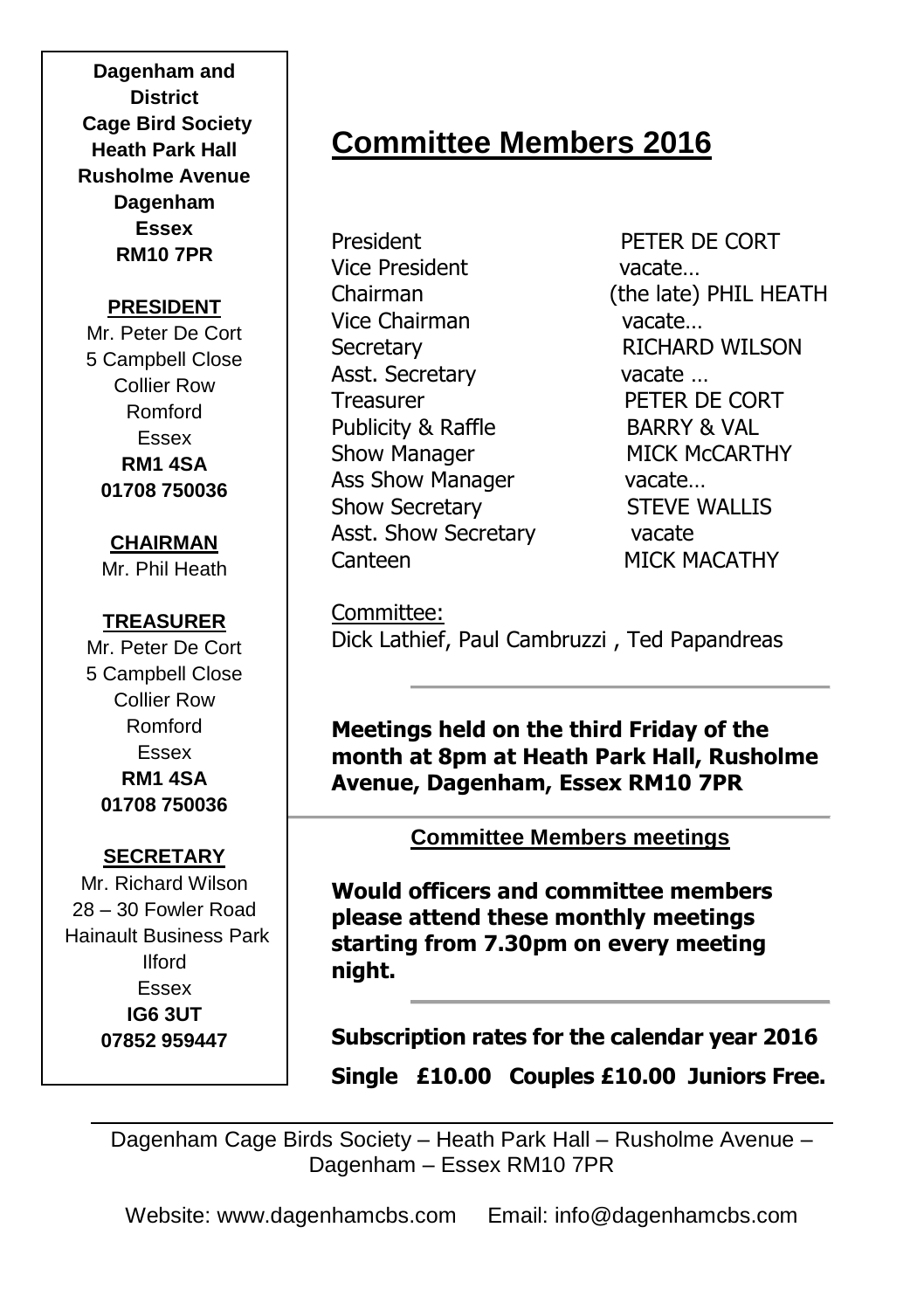# **Forthcoming Meetings**

| 19th Aug                      | Discussion regarding Open Show (Special Free Entry<br>Money Raffle £50+) |
|-------------------------------|--------------------------------------------------------------------------|
| 16 <sup>th</sup> Sept         | Pairs Show (2 <sup>nd</sup> League Show, points awarded)                 |
| $21st$ Oct                    | Any Bird Show (3rd & Final League Show, points awarded)                  |
| 18 <sup>th</sup> Nov          | Young Stock Show                                                         |
| 16th Dec                      | Food & Wine & Xmas Raffle, Preparation for staging the<br>Open Show      |
| 17 <sup>th</sup> Dec          | Open Show 2016                                                           |
| 20 <sup>th</sup> Jan 2017 AGM |                                                                          |

# **July 2016 Meeting**

This was our Quiz night; our quiz master Richard prepared questions on the following categories: –

- 1. Birds
- 2. Sport
- 3. General knowledge
- 4. Dagenham CBS

This was a great supported night so well done to those that took part.

There were 40 points, plus 5 points for the bonus question up for grabs, our teams were put to the test, the last section about our club really had the quizzers baffled, which goes to show that members should pay more attention to the newsletters if they want to win the prizes.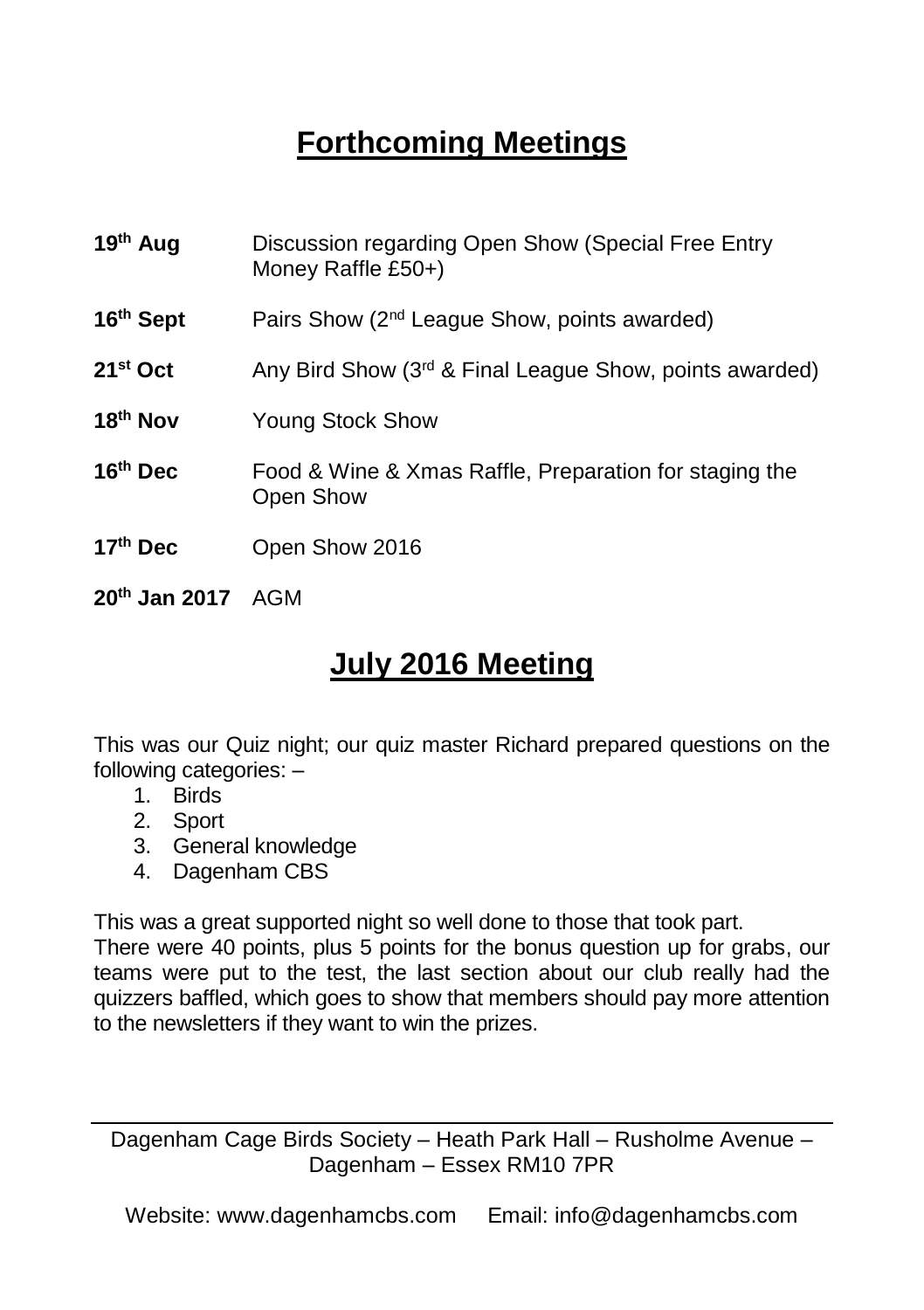Two teams came joint first with 14 points, so the bonus question came into play, "In 1936 how many exhibits were at the Annual Show" and closest to the answer of 287 exhibits was the winners Barry, Fran, Val, Martin and Ron.

All members of the winning team received a bottle of wine sponsored by Vista Workspace Solutions.

## **Club Notice**

It is with regret that I must inform all members of the passing of two of our most dedicated members, Brett Mason & Phil Heath. The Committee and its members would like to express their deepest sympathy at this sad time to the family and friends of both Brett & Phil, they were both active members at the club, always happy to help with anything they could do for the Club and will be truly missed by all.

### **Brett Mason**

Brett passed away on Sunday 19<sup>th</sup> June only a couple of days after some of us saw him at the Club meeting on the Friday night before, Brett joined the Club as a young lad, however most of his time at the Club he didn't keep birds, he would often say "next year I'll get some" but he was always dependable, every meeting turned up without fail. Most of you would remember him for his tea making and the bread pudding that he supplied every meeting night which was legendary. I will always remember the stories and jokes he would tell, some of them were clean! He was a good listener and was always willing to help anyone he could, as well as birds he liked his horses and worked hard for his family. He was just one of life's nice people.

Brett was a credit to Dagenham CBS and was instrumental in creating the friendly and caring Club it is today; he will be truly missed but never forgotten.

Some of our members attended his funeral at Forest Park Crematorium on Tuesday 12<sup>th</sup> July, his family requested that instead of flowers any donations could be sent to the Essex Air Ambulance which was one of

Dagenham Cage Birds Society – Heath Park Hall – Rusholme Avenue – Dagenham – Essex RM10 7PR

Website: www.dagenhamcbs.com Email: info@dagenhamcbs.com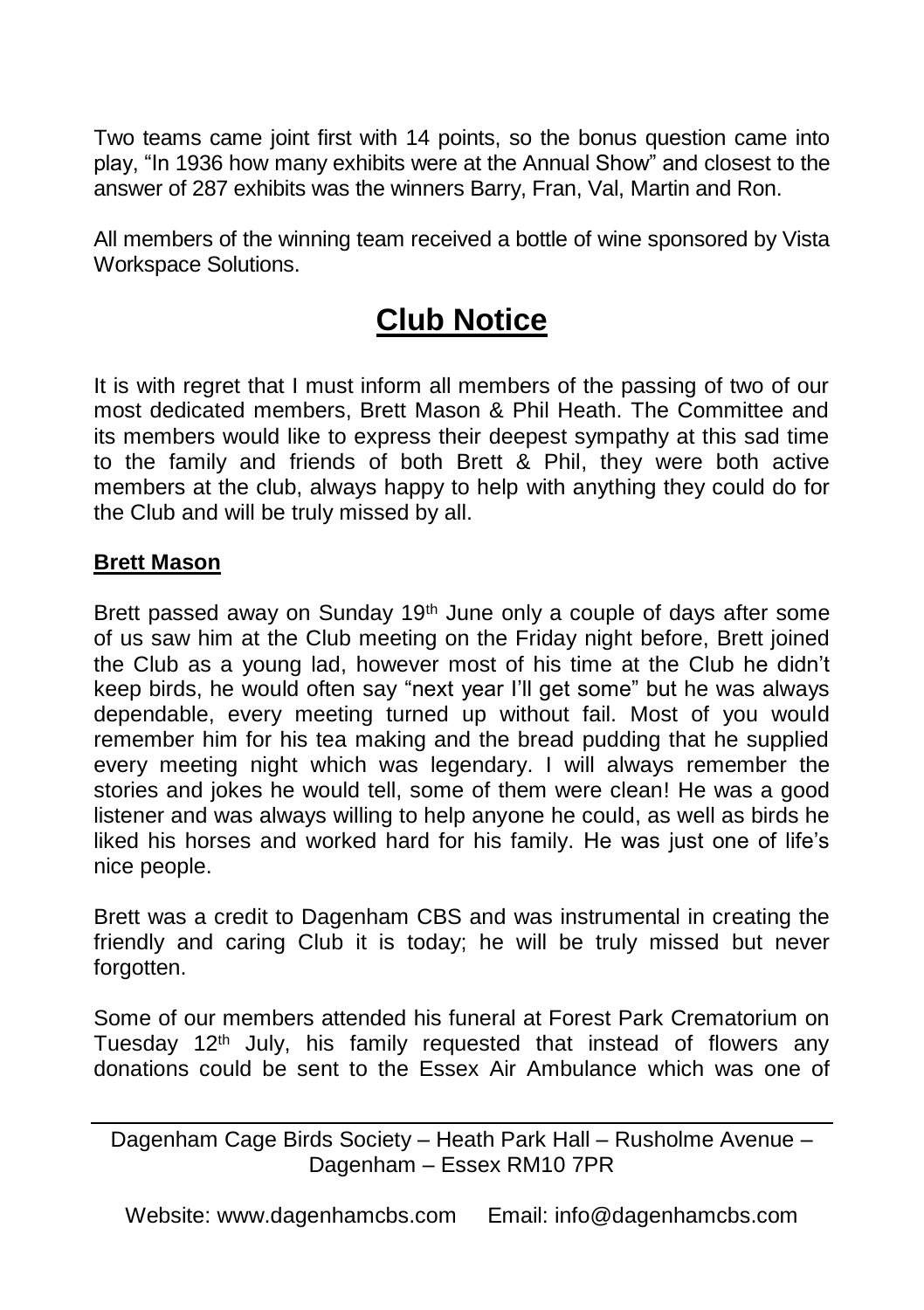Brett's favored charities. The Club have donated £25.00 and members made a collection at our last meeting of £85.00 so a donation of £110.00 in total has been sent.

### **Phil Heath**

Phil passed away on Monday 18<sup>th</sup> July after his long battle with Cancer, he was the Club's Chairman and a really experienced birdman. Phil's dedication to the hobby, even in his last days, was second to none. What he didn't know about birds wasn't worth knowing, he was so full of knowledge and know-how and would help anyone that needed it. His show team of Norwich Canaries was well known amongst the top breeders in the country, but he also liked his British birds and kept Goldfinches and Bullfinches which were all of a high standard.

Phil's support for Dagenham CBS was fantastic, as Chairman he would normally bring a car full of members from around the Harlow area and was always at the meetings and Shows supporting the club and helping others. Phil was also a member at several other bird clubs and attended bird shows all around the country. The Funeral was on Wednesday  $10<sup>th</sup>$  August at Harlow Crematorium.

Both funerals were well attended by Members, family and friends.

## **Treasurers Monthly Report for July 2016**

Number of members present – 22 Raffle made – £55.00 Tea Bar made – £15.00 New members – 0 Donations - £0.00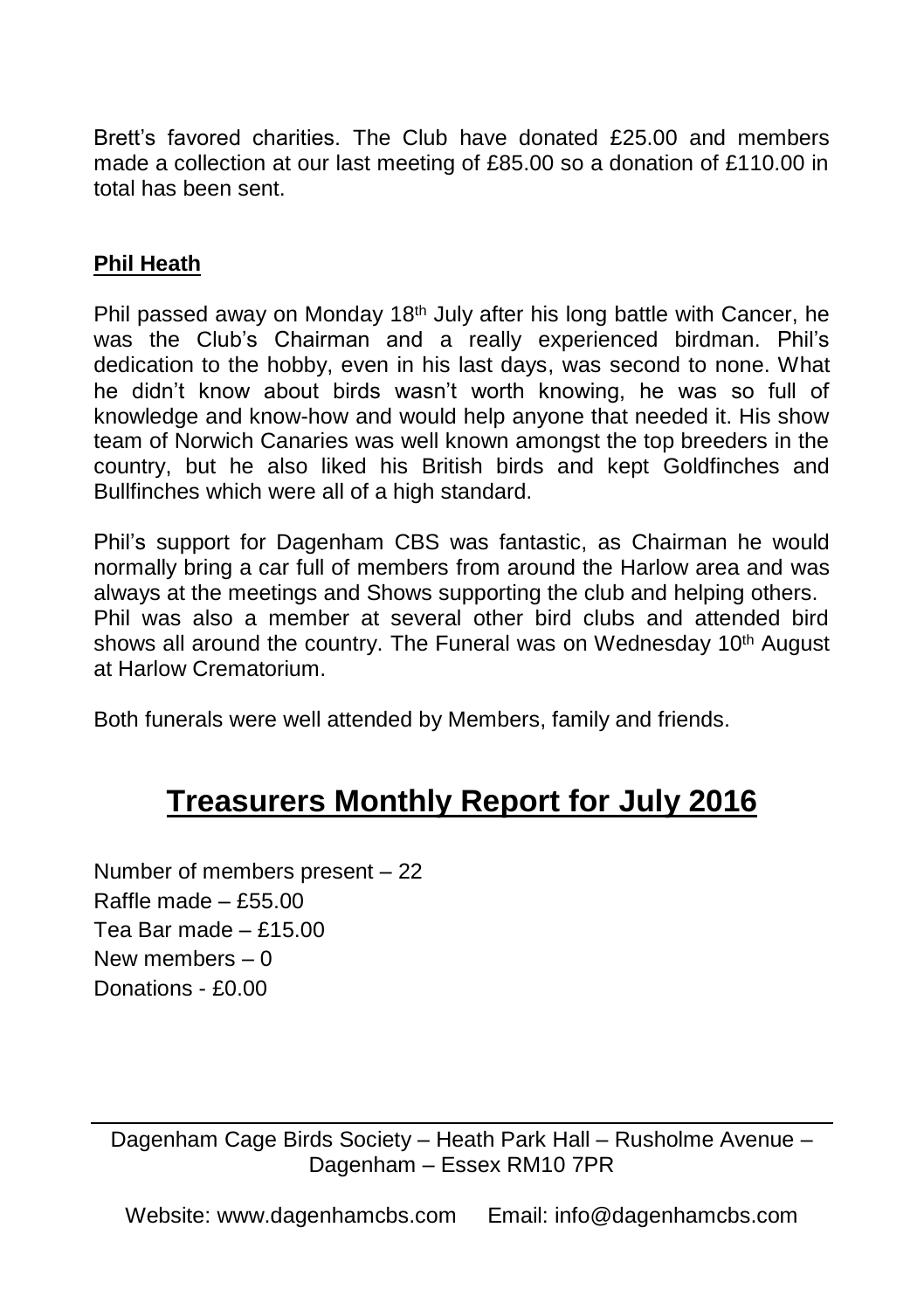# **The Club's Website**

Based on the sad news of the last month, it seems an even better idea to have a club contact list so we can share news and information of matters that may concern members. Hopefully not all of the news and information will be of such a sad subject as this month.

On the Club's website [www.dagenhamcbs.com](http://www.dagenhamcbs.com/) there is a member's page with member's name, email address and what species of bird they keep. No home addresses, you don't even need an email address, just your name and contact number will do, that way if there is any news that can't wait until the next newsletter we could give you a call.

Please give Richard your name and number so he can add it to the contact list.

### **August 2016 Meeting**

This meeting is about preparing for this year's Annual Open Show on December 17th 2016

With this newsletter is a copy of last year's Schedule which we need to view, discuss and agree on the meeting night so that we can have our new and improved Show Schedule ready to be distributed at least 2 months before the show.

So please come prepared with notes made on last year's schedule of any changes you think we should make or ideas of how we can do it better.

Last year's open show was left to the last minute, although we still had around 185 entries which is not bad for a week's notice. So there is much to be improved on.